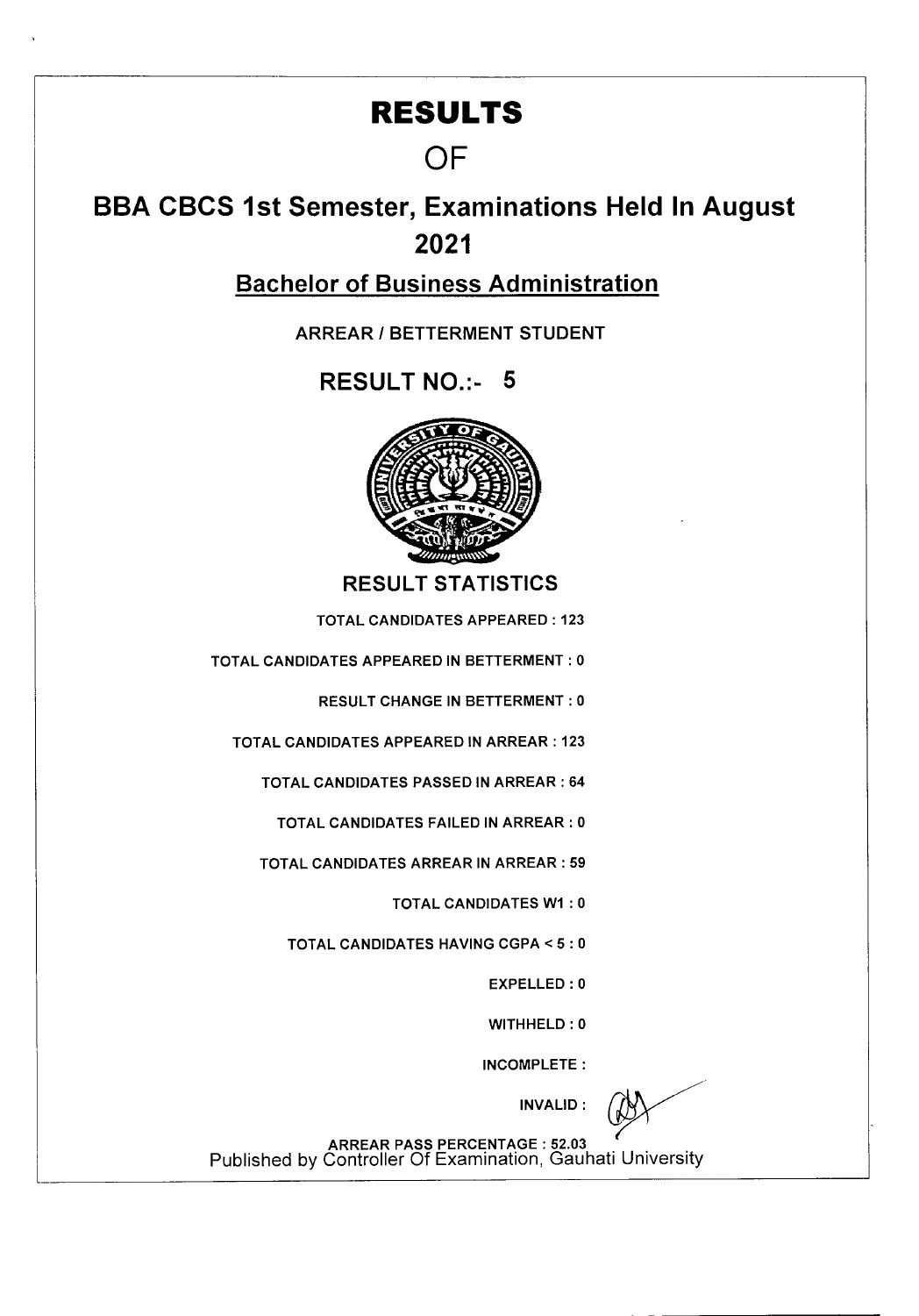|                                                                    |                                             |                                        | Page: 2<br><b>EXAMINATION HELD IN August 2021</b>                    |                                                                                                 |                 |
|--------------------------------------------------------------------|---------------------------------------------|----------------------------------------|----------------------------------------------------------------------|-------------------------------------------------------------------------------------------------|-----------------|
|                                                                    |                                             |                                        | <b>List of Successful Candidates</b>                                 |                                                                                                 |                 |
|                                                                    |                                             |                                        | (In order of Roll No.)<br><b>Bachelor of Business Administration</b> |                                                                                                 |                 |
|                                                                    |                                             |                                        |                                                                      |                                                                                                 |                 |
| College:- 002 - B. BOROOAH COLLEGE                                 |                                             |                                        |                                                                      |                                                                                                 |                 |
|                                                                    |                                             | <b>TOTAL CANDIDATE: 17</b>             |                                                                      | APPEARED IN BETTERMENT: 0                                                                       |                 |
|                                                                    |                                             | FAIL:0                                 |                                                                      | <b>RESULT CHANGE IN BETTERMENT: 0</b>                                                           |                 |
|                                                                    | <b>TOTAL CANDIDATES ARREAR IN ARREAR: 0</b> |                                        |                                                                      | TOTAL CANDIDATES APPEARED IN ARREAR : 17 TOTAL CANDIDATES PASSED IN ARREAR : 12                 |                 |
|                                                                    |                                             | EXPELLED: 0<br>$\cdot \cdot \cdot$ : 0 |                                                                      |                                                                                                 | WITHHELD: 0     |
|                                                                    |                                             |                                        |                                                                      |                                                                                                 |                 |
| Pass Roll Nos.:-                                                   |                                             |                                        |                                                                      | UM-191-002-0002 UM-191-002-0004 UM-191-002-0011 UM-191-002-0016 UM-191-002-0018 UM-191-002-0019 |                 |
|                                                                    | UM-191-002-0025 UM-191-002-0030             | UM-191-002-0033                        |                                                                      | UM-191-002-0036    UM-191-002-0038                                                              | UM-191-002-0041 |
| <b>Withheld Roll Nos.:- NILL</b><br>College:- 014 - DISPUR COLLEGE |                                             |                                        |                                                                      |                                                                                                 |                 |
|                                                                    |                                             | <b>TOTAL CANDIDATE: 4</b>              |                                                                      | APPEARED IN BETTERMENT: 0                                                                       |                 |
|                                                                    |                                             | FAIL:0                                 |                                                                      | <b>RESULT CHANGE IN BETTERMENT: 0</b>                                                           |                 |
|                                                                    | TOTAL CANDIDATES ARREAR IN ARREAR : 0       |                                        |                                                                      | TOTAL CANDIDATES APPEARED IN ARREAR : 4 TOTAL CANDIDATES PASSED IN ARREAR : 0                   |                 |
|                                                                    |                                             | EXPELLED: 0                            |                                                                      |                                                                                                 | WITHHELD: 0     |
|                                                                    | ----------------------------                | :0                                     |                                                                      |                                                                                                 |                 |
| Pass Roll Nos.:-<br><b>Withheld Roll Nos.:- NILL</b>               | <b>NILL</b>                                 |                                        |                                                                      |                                                                                                 |                 |
|                                                                    |                                             |                                        |                                                                      |                                                                                                 |                 |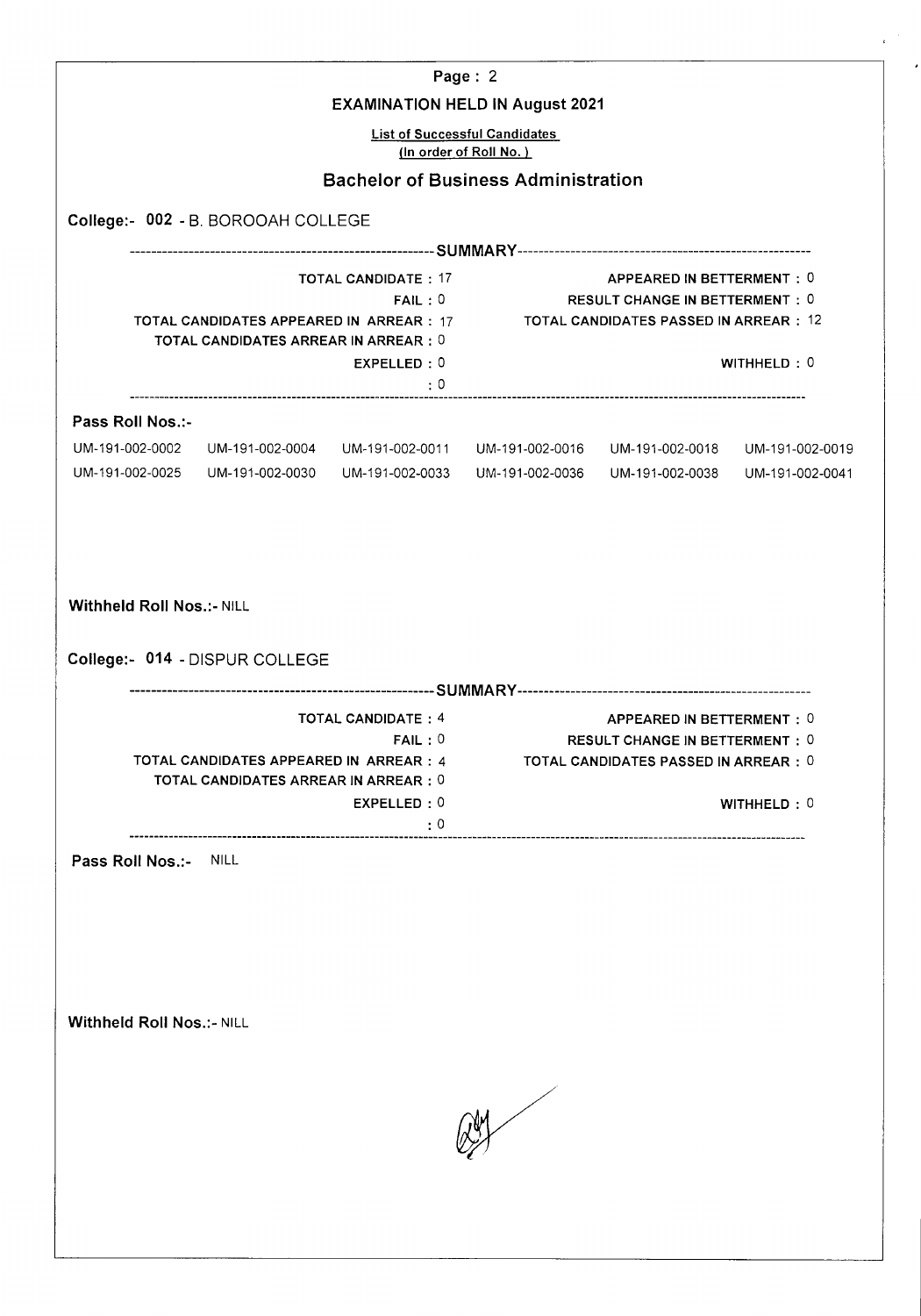|                                                           |                                                                                                                              |                                                     | Page: $3$                                                                                |                                                                                                       |             |
|-----------------------------------------------------------|------------------------------------------------------------------------------------------------------------------------------|-----------------------------------------------------|------------------------------------------------------------------------------------------|-------------------------------------------------------------------------------------------------------|-------------|
|                                                           |                                                                                                                              |                                                     | <b>EXAMINATION HELD IN August 2021</b>                                                   |                                                                                                       |             |
|                                                           |                                                                                                                              |                                                     | <b>List of Successful Candidates</b><br>(In order of Roll No.)                           |                                                                                                       |             |
|                                                           |                                                                                                                              |                                                     | <b>Bachelor of Business Administration</b>                                               |                                                                                                       |             |
|                                                           | College:- 017 - GAUHATI COMMERCE COLLEGE                                                                                     |                                                     |                                                                                          |                                                                                                       |             |
|                                                           |                                                                                                                              |                                                     |                                                                                          |                                                                                                       |             |
|                                                           |                                                                                                                              | <b>TOTAL CANDIDATE: 16</b>                          |                                                                                          | APPEARED IN BETTERMENT: 0                                                                             |             |
|                                                           | TOTAL CANDIDATES APPEARED IN ARREAR : 16<br>TOTAL CANDIDATES ARREAR IN ARREAR : 0                                            |                                                     | FAIL: 0 RESULT CHANGE IN BETTERMENT : 0<br><b>TOTAL CANDIDATES PASSED IN ARREAR : 12</b> |                                                                                                       |             |
|                                                           |                                                                                                                              | EXPELLED: 0<br>: 0                                  |                                                                                          |                                                                                                       | WITHHELD: 0 |
|                                                           |                                                                                                                              |                                                     |                                                                                          |                                                                                                       |             |
| Pass Roll Nos.:-<br>UM-191-017-0006                       | UM-191-017-0021 UM-191-017-0022                                                                                              |                                                     | UM-191-017-0023                                                                          | UM-191-017-0024 UM-191-017-0034                                                                       |             |
|                                                           | UM-191-017-0035 UM-191-017-0036                                                                                              | UM-191-017-0041                                     | UM-191-017-0048                                                                          | UM-191-017-0052 UM-191-017-0072                                                                       |             |
| <b>Withheld Roll Nos.:- NILL</b>                          | College:- 020 - K.C DAS COMMERCE COLLEGE<br>TOTAL CANDIDATES APPEARED IN ARREAR : 11<br>TOTAL CANDIDATES ARREAR IN ARREAR: 0 | <b>TOTAL CANDIDATE: 11</b><br>FAIL:0<br>EXPELLED: 0 |                                                                                          | APPEARED IN BETTERMENT: 0<br>RESULT CHANGE IN BETTERMENT : 0<br>TOTAL CANDIDATES PASSED IN ARREAR : 0 | WITHHELD: 0 |
|                                                           |                                                                                                                              | $\cdot$ 0                                           |                                                                                          |                                                                                                       |             |
| Pass Roll Nos.:- NILL<br><b>Withheld Roll Nos.:- NILL</b> |                                                                                                                              |                                                     |                                                                                          |                                                                                                       |             |
|                                                           |                                                                                                                              |                                                     |                                                                                          |                                                                                                       |             |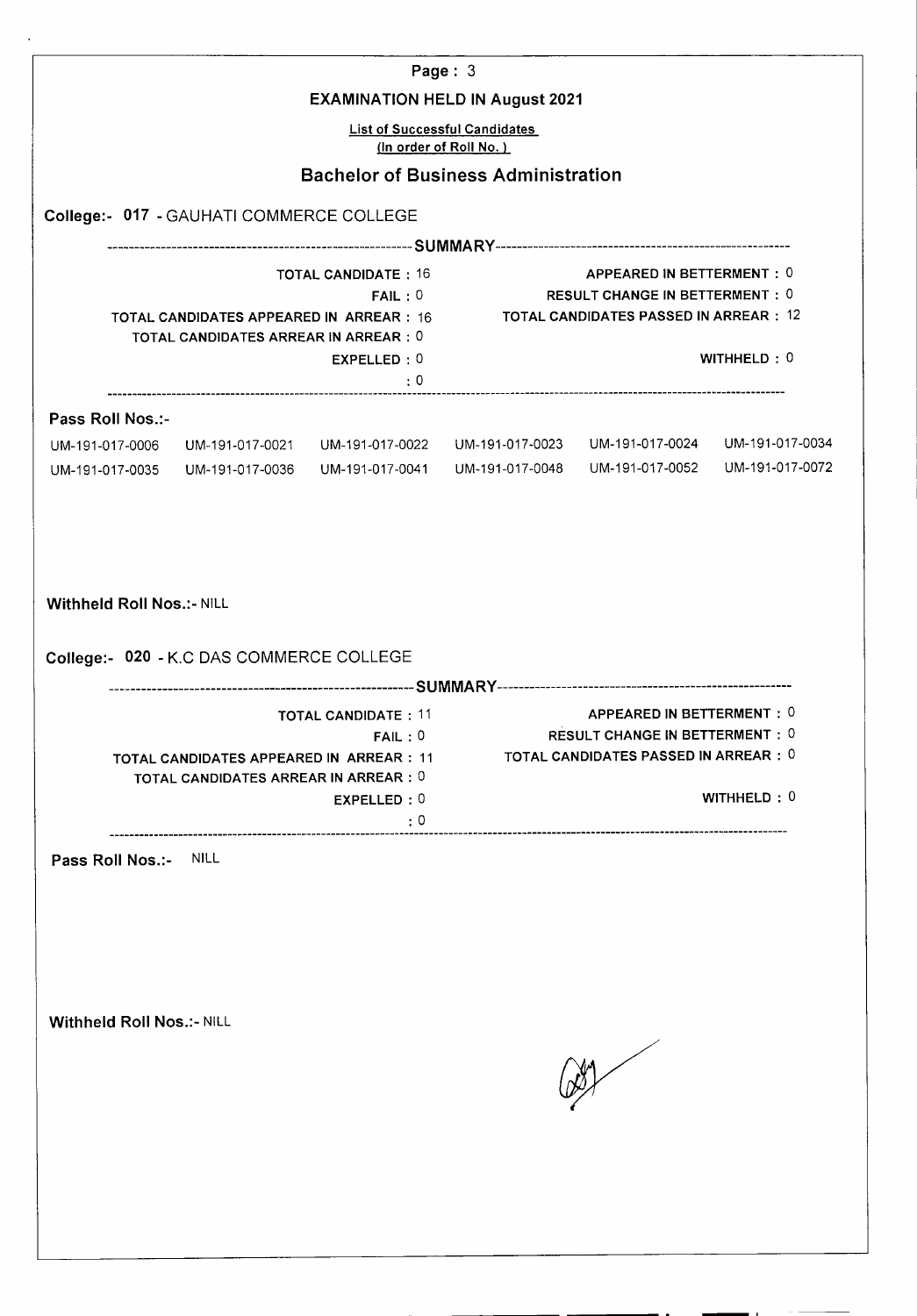|                                                                                                    |                                       |                                                                                                 | Page: 4<br><b>EXAMINATION HELD IN August 2021</b>                                                                                                            |                                                                    |             |
|----------------------------------------------------------------------------------------------------|---------------------------------------|-------------------------------------------------------------------------------------------------|--------------------------------------------------------------------------------------------------------------------------------------------------------------|--------------------------------------------------------------------|-------------|
|                                                                                                    |                                       |                                                                                                 | <b>List of Successful Candidates</b><br>(In order of Roll No.)                                                                                               |                                                                    |             |
|                                                                                                    |                                       | <b>Bachelor of Business Administration</b>                                                      |                                                                                                                                                              |                                                                    |             |
|                                                                                                    | College:- 032 - PRAGJYOTISH COLLEGE   |                                                                                                 |                                                                                                                                                              |                                                                    |             |
|                                                                                                    |                                       |                                                                                                 |                                                                                                                                                              |                                                                    |             |
| <b>TOTAL CANDIDATE: 12</b><br>FAIL:0<br><b>TOTAL CANDIDATES ARREAR IN ARREAR: 0</b><br>EXPELLED: 0 |                                       |                                                                                                 | APPEARED IN BETTERMENT: 0<br>RESULT CHANGE IN BETTERMENT: 0<br>TOTAL CANDIDATES APPEARED IN ARREAR : 12 TOTAL CANDIDATES PASSED IN ARREAR : 8<br>WITHHELD: 0 |                                                                    |             |
|                                                                                                    |                                       | $\cdot$ $:0$                                                                                    |                                                                                                                                                              |                                                                    |             |
| Pass Roll Nos.:-                                                                                   |                                       |                                                                                                 |                                                                                                                                                              |                                                                    |             |
|                                                                                                    | UM-191-032-0026 UM-191-032-0033       | UM-191-032-0003 UM-191-032-0004 UM-191-032-0010 UM-191-032-0011 UM-191-032-0022 UM-191-032-0023 |                                                                                                                                                              |                                                                    |             |
| <b>Withheld Roll Nos.:- NILL</b>                                                                   | College:- 049 - ICON COMMERCE COLLEGE | <b>TOTAL CANDIDATE: 19</b><br>FAIL:0                                                            |                                                                                                                                                              | APPEARED IN BETTERMENT: 0<br><b>RESULT CHANGE IN BETTERMENT: 0</b> |             |
|                                                                                                    | TOTAL CANDIDATES ARREAR IN ARREAR : 0 | TOTAL CANDIDATES APPEARED IN ARREAR : 19 TOTAL CANDIDATES PASSED IN ARREAR : 9                  |                                                                                                                                                              |                                                                    |             |
|                                                                                                    |                                       | EXPELLED: 0<br>$\cdot:0$                                                                        |                                                                                                                                                              |                                                                    | WITHHELD: 0 |
| Pass Roll Nos.:-                                                                                   |                                       |                                                                                                 |                                                                                                                                                              |                                                                    |             |
| UM-191-049-0014<br>UM-191-049-0033                                                                 | UM-191-049-0021<br>UM-191-049-0038    | UM-191-049-0023<br>UM-191-049-0039                                                              |                                                                                                                                                              | UM-191-049-0025    UM-191-049-0027    UM-191-049-0030              |             |
|                                                                                                    |                                       |                                                                                                 |                                                                                                                                                              |                                                                    |             |
| <b>Withheld Roll Nos.:- NILL</b>                                                                   |                                       |                                                                                                 |                                                                                                                                                              |                                                                    |             |
|                                                                                                    |                                       |                                                                                                 |                                                                                                                                                              |                                                                    |             |
|                                                                                                    |                                       |                                                                                                 |                                                                                                                                                              |                                                                    |             |
|                                                                                                    |                                       |                                                                                                 |                                                                                                                                                              |                                                                    |             |
|                                                                                                    |                                       |                                                                                                 |                                                                                                                                                              |                                                                    |             |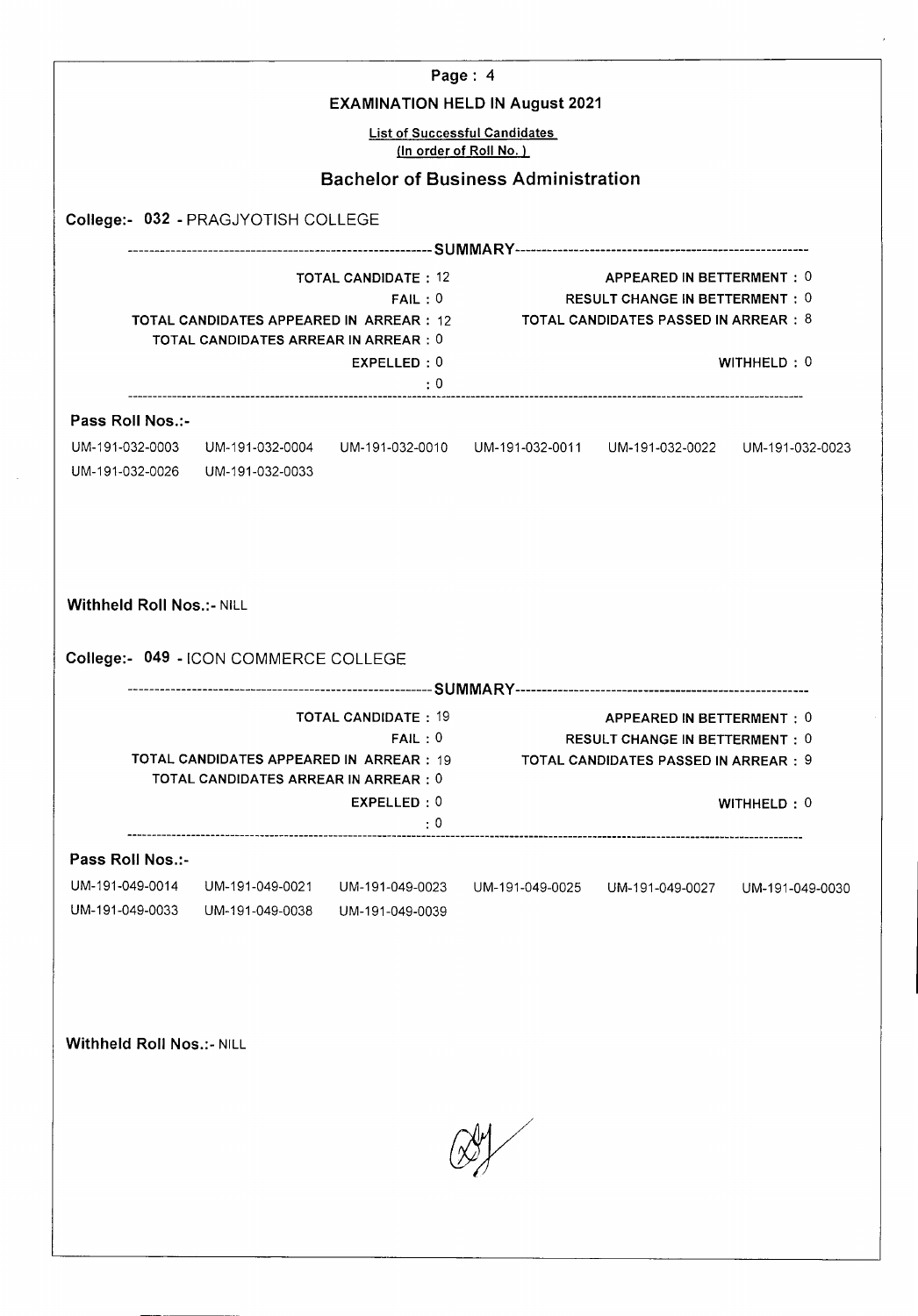|                                                                                                                                                                                                                                                       |                                                                                                                                                        |                                     | Page: 5                                                        |                                                                                                               |             |
|-------------------------------------------------------------------------------------------------------------------------------------------------------------------------------------------------------------------------------------------------------|--------------------------------------------------------------------------------------------------------------------------------------------------------|-------------------------------------|----------------------------------------------------------------|---------------------------------------------------------------------------------------------------------------|-------------|
|                                                                                                                                                                                                                                                       |                                                                                                                                                        |                                     | <b>EXAMINATION HELD IN August 2021</b>                         |                                                                                                               |             |
|                                                                                                                                                                                                                                                       |                                                                                                                                                        |                                     | <b>List of Successful Candidates</b><br>(In order of Roll No.) |                                                                                                               |             |
|                                                                                                                                                                                                                                                       |                                                                                                                                                        |                                     | <b>Bachelor of Business Administration</b>                     |                                                                                                               |             |
| College:- 118 - B.H. COLLEGE                                                                                                                                                                                                                          |                                                                                                                                                        |                                     |                                                                |                                                                                                               |             |
|                                                                                                                                                                                                                                                       |                                                                                                                                                        |                                     |                                                                |                                                                                                               |             |
| <b>TOTAL CANDIDATE: 10</b><br>APPEARED IN BETTERMENT: 0<br>FAIL:0<br><b>RESULT CHANGE IN BETTERMENT: 0</b><br>TOTAL CANDIDATES APPEARED IN ARREAR : 10<br>TOTAL CANDIDATES PASSED IN ARREAR $:~\,$ $7$<br><b>TOTAL CANDIDATES ARREAR IN ARREAR: 0</b> |                                                                                                                                                        |                                     |                                                                |                                                                                                               |             |
|                                                                                                                                                                                                                                                       |                                                                                                                                                        | EXPELLED: 0                         |                                                                |                                                                                                               | WITHHELD: 0 |
|                                                                                                                                                                                                                                                       |                                                                                                                                                        | : 0                                 |                                                                |                                                                                                               |             |
| Pass Roll Nos.:-<br>UM-191-118-0002<br>UM-191-118-0018                                                                                                                                                                                                | UM-191-118-0004    UM-191-118-0005    UM-191-118-0007    UM-191-118-0010    UM-191-118-0013                                                            |                                     |                                                                |                                                                                                               |             |
|                                                                                                                                                                                                                                                       | College:- 146 - ASIAN INSTITUTE OF MANAGEMENT AND TECHNOLOGY<br>TOTAL CANDIDATES APPEARED IN  ARREAR:3<br><b>TOTAL CANDIDATES ARREAR IN ARREAR : 0</b> | <b>TOTAL CANDIDATE: 3</b><br>FAIL:0 |                                                                | APPEARED IN BETTERMENT : 0<br><b>RESULT CHANGE IN BETTERMENT : 0</b><br>TOTAL CANDIDATES PASSED IN ARREAR : 2 |             |
|                                                                                                                                                                                                                                                       |                                                                                                                                                        | EXPELLED: 0<br>$\cdot$ 0            |                                                                |                                                                                                               | WITHHELD: 0 |
| Pass Roll Nos.:-<br>UM-191-146-0001                                                                                                                                                                                                                   | UM-191-146-0005                                                                                                                                        |                                     |                                                                |                                                                                                               |             |
| <b>Withheld Roll Nos.:- NILL</b>                                                                                                                                                                                                                      |                                                                                                                                                        |                                     |                                                                |                                                                                                               |             |
|                                                                                                                                                                                                                                                       |                                                                                                                                                        |                                     |                                                                |                                                                                                               |             |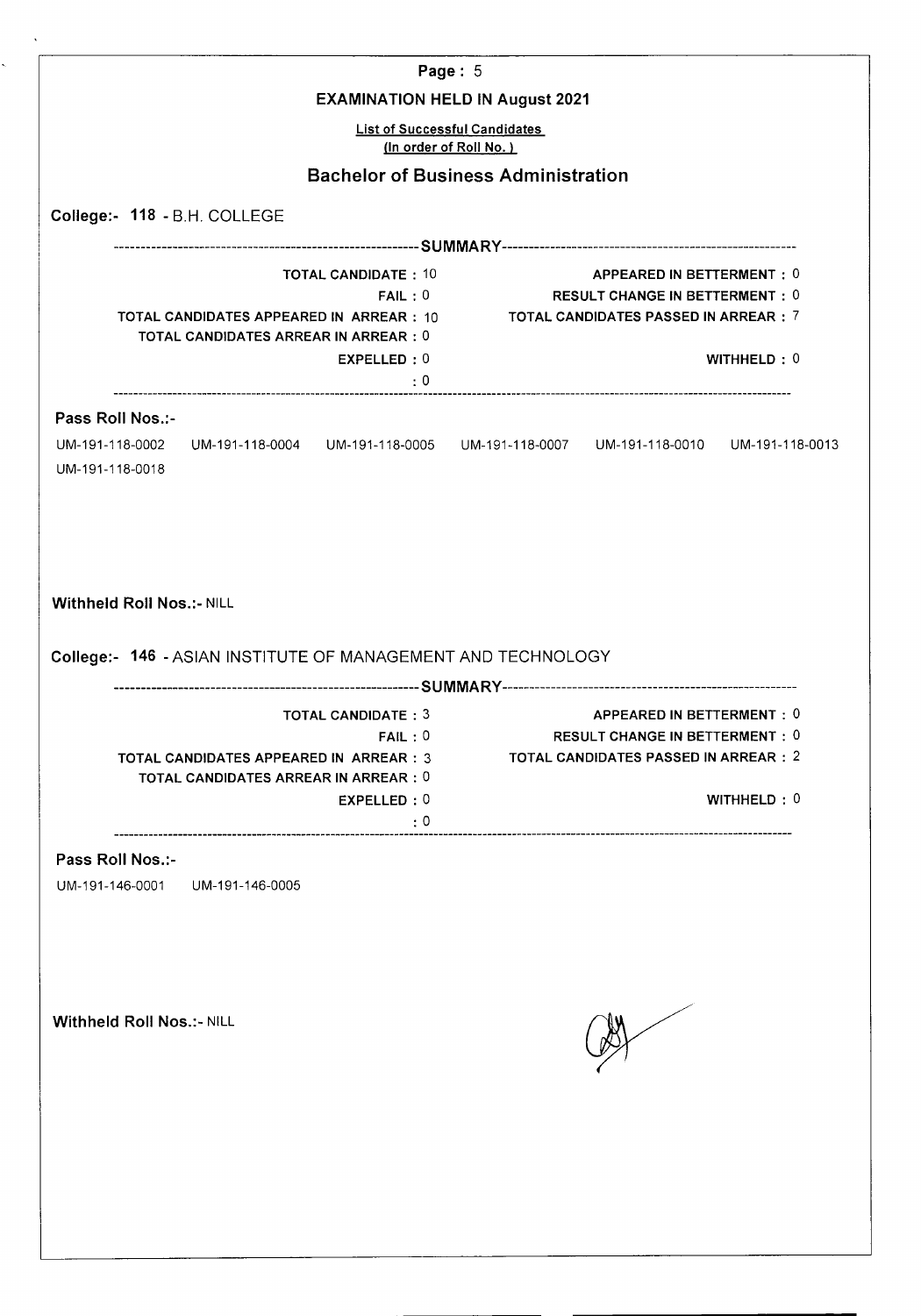| Page: 6                                                         |                                                                    |
|-----------------------------------------------------------------|--------------------------------------------------------------------|
| <b>EXAMINATION HELD IN August 2021</b>                          |                                                                    |
| <b>List of Successful Candidates</b><br>(In order of Roll No.)  |                                                                    |
| <b>Bachelor of Business Administration</b>                      |                                                                    |
|                                                                 |                                                                    |
| College:- 159 - PRAGATI SCHOOL OF MANAGEMENT                    |                                                                    |
|                                                                 |                                                                    |
| <b>TOTAL CANDIDATE: 2</b><br>FAIL:0                             | APPEARED IN BETTERMENT: 0<br><b>RESULT CHANGE IN BETTERMENT: 0</b> |
| TOTAL CANDIDATES APPEARED IN ARREAR : 2                         | TOTAL CANDIDATES PASSED IN ARREAR : 0                              |
| <b>TOTAL CANDIDATES ARREAR IN ARREAR: 0</b>                     | WITHHELD: 0                                                        |
| EXPELLED: 0<br>: 0                                              |                                                                    |
| Pass Roll Nos.:- NILL                                           |                                                                    |
|                                                                 |                                                                    |
|                                                                 |                                                                    |
|                                                                 |                                                                    |
|                                                                 |                                                                    |
|                                                                 |                                                                    |
|                                                                 |                                                                    |
|                                                                 |                                                                    |
|                                                                 |                                                                    |
|                                                                 |                                                                    |
| Withheld Roll Nos.:- NILL                                       |                                                                    |
|                                                                 |                                                                    |
|                                                                 |                                                                    |
| College:- 164 - CHILARAI COLLEGE                                |                                                                    |
|                                                                 |                                                                    |
|                                                                 |                                                                    |
| <b>TOTAL CANDIDATE: 2</b>                                       | APPEARED IN BETTERMENT: 0                                          |
| FAIL:0                                                          | <b>RESULT CHANGE IN BETTERMENT: 0</b>                              |
| TOTAL CANDIDATES APPEARED IN ARREAR : 2                         | TOTAL CANDIDATES PASSED IN ARREAR : 1                              |
| <b>TOTAL CANDIDATES ARREAR IN ARREAR: 0</b>                     |                                                                    |
| EXPELLED: 0                                                     |                                                                    |
|                                                                 | WITHHELD: 0                                                        |
| : 0                                                             |                                                                    |
| Pass Roll Nos.:-                                                |                                                                    |
| UM-191-164-0001                                                 |                                                                    |
|                                                                 |                                                                    |
|                                                                 |                                                                    |
|                                                                 |                                                                    |
|                                                                 |                                                                    |
|                                                                 |                                                                    |
|                                                                 |                                                                    |
| <b>Withheld Roll Nos.:- NILL</b>                                |                                                                    |
|                                                                 |                                                                    |
|                                                                 |                                                                    |
| College:- 179 - PUNE INSTITUTE OF BUSINESS MANAGEMENT (P.I.B.M) |                                                                    |
|                                                                 |                                                                    |
| <b>TOTAL CANDIDATE: 2</b>                                       | APPEARED IN BETTERMENT: 0                                          |
| FAIL:0                                                          |                                                                    |
|                                                                 | <b>RESULT CHANGE IN BETTERMENT: 0</b>                              |
| TOTAL CANDIDATES APPEARED IN ARREAR : 2                         | TOTAL CANDIDATES PASSED IN ARREAR : 1                              |
| <b>TOTAL CANDIDATES ARREAR IN ARREAR: 0</b>                     |                                                                    |
| EXPELLED: 0                                                     | WITHHELD: 0                                                        |
| : 0                                                             |                                                                    |
|                                                                 |                                                                    |
|                                                                 |                                                                    |
|                                                                 |                                                                    |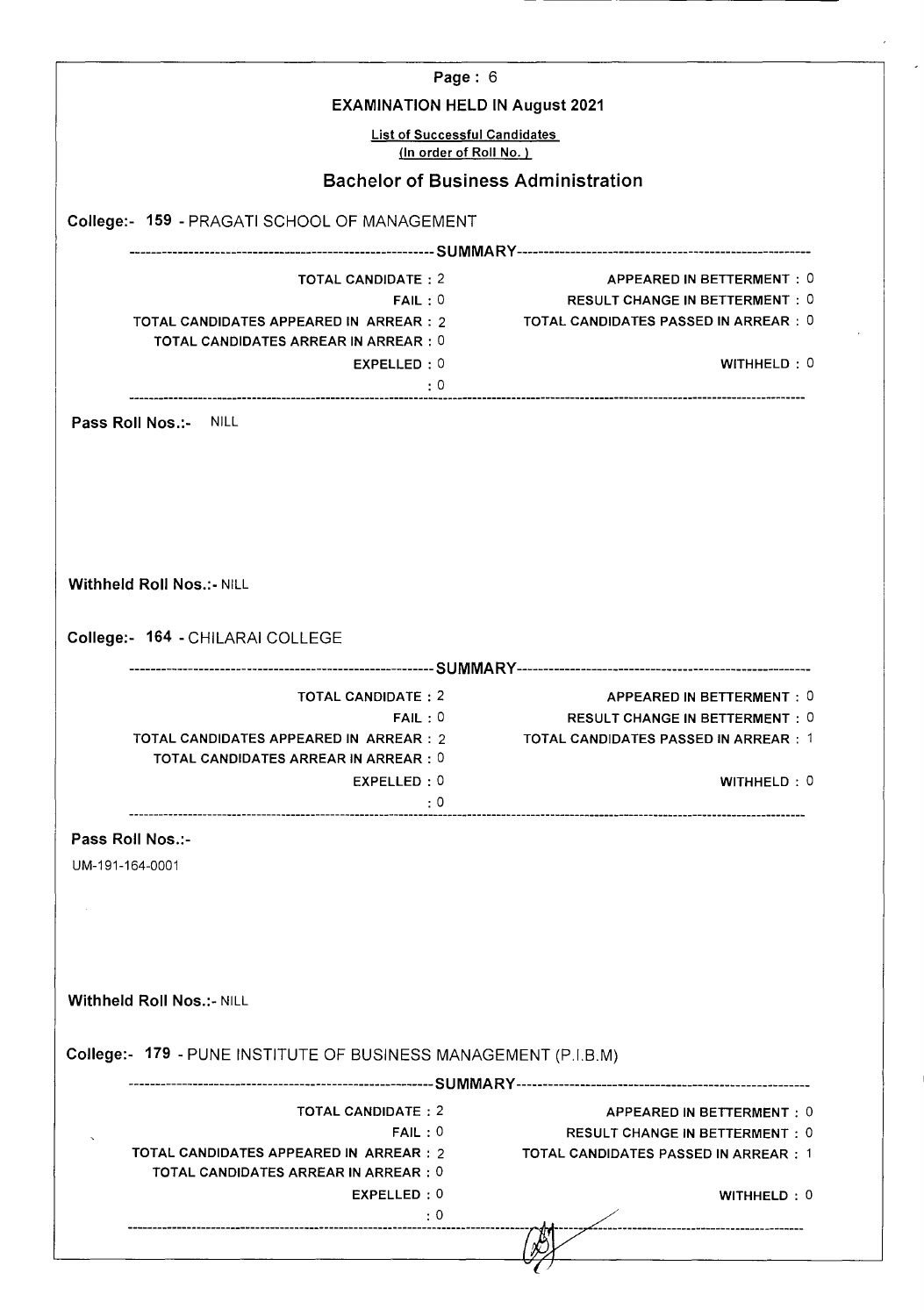| Page: 7                                                                                      |                                              |
|----------------------------------------------------------------------------------------------|----------------------------------------------|
| <b>EXAMINATION HELD IN August 2021</b>                                                       |                                              |
| <b>List of Successful Candidates</b><br>(In order of Roll No.)                               |                                              |
| <b>Bachelor of Business Administration</b>                                                   |                                              |
| Pass Roll Nos.:-                                                                             |                                              |
| UM-191-179-0014                                                                              |                                              |
|                                                                                              |                                              |
|                                                                                              |                                              |
|                                                                                              |                                              |
|                                                                                              |                                              |
| <b>Withheld Roll Nos.:- NILL</b>                                                             |                                              |
| College:- 231 - TEZPUR COLLEGE                                                               |                                              |
|                                                                                              |                                              |
| <b>TOTAL CANDIDATE: 3</b>                                                                    | <b>APPEARED IN BETTERMENT: 0</b>             |
| FAIL:0                                                                                       | <b>RESULT CHANGE IN BETTERMENT: 0</b>        |
| <b>TOTAL CANDIDATES APPEARED IN ARREAR: 3</b><br><b>TOTAL CANDIDATES ARREAR IN ARREAR: 0</b> | TOTAL CANDIDATES PASSED IN ARREAR : 0        |
| EXPELLED:0                                                                                   | WITHHELD: 0                                  |
| $\cdot$ 0                                                                                    |                                              |
|                                                                                              |                                              |
| Pass Roll Nos.:- NILL<br><b>Withheld Roll Nos.:- NILL</b>                                    |                                              |
|                                                                                              |                                              |
|                                                                                              |                                              |
| College:- 271 - BONGAIGAON COLLEGE<br><b>TOTAL CANDIDATE: 5</b>                              | APPEARED IN BETTERMENT: 0                    |
| FAIL:0                                                                                       | <b>RESULT CHANGE IN BETTERMENT: 0</b>        |
| TOTAL CANDIDATES APPEARED IN ARREAR : 5<br><b>TOTAL CANDIDATES ARREAR IN ARREAR : 0</b>      | <b>TOTAL CANDIDATES PASSED IN ARREAR : 2</b> |
| EXPELLED: 0                                                                                  | WITHHELD: 0                                  |
| $\cdot$ 0                                                                                    |                                              |
| Pass Roll Nos.:-                                                                             |                                              |
| UM-191-271-0001 UM-191-271-0002                                                              |                                              |
|                                                                                              |                                              |
|                                                                                              |                                              |
| <b>Withheld Roll Nos.:- NILL</b>                                                             |                                              |

 $\ddot{\phantom{a}}$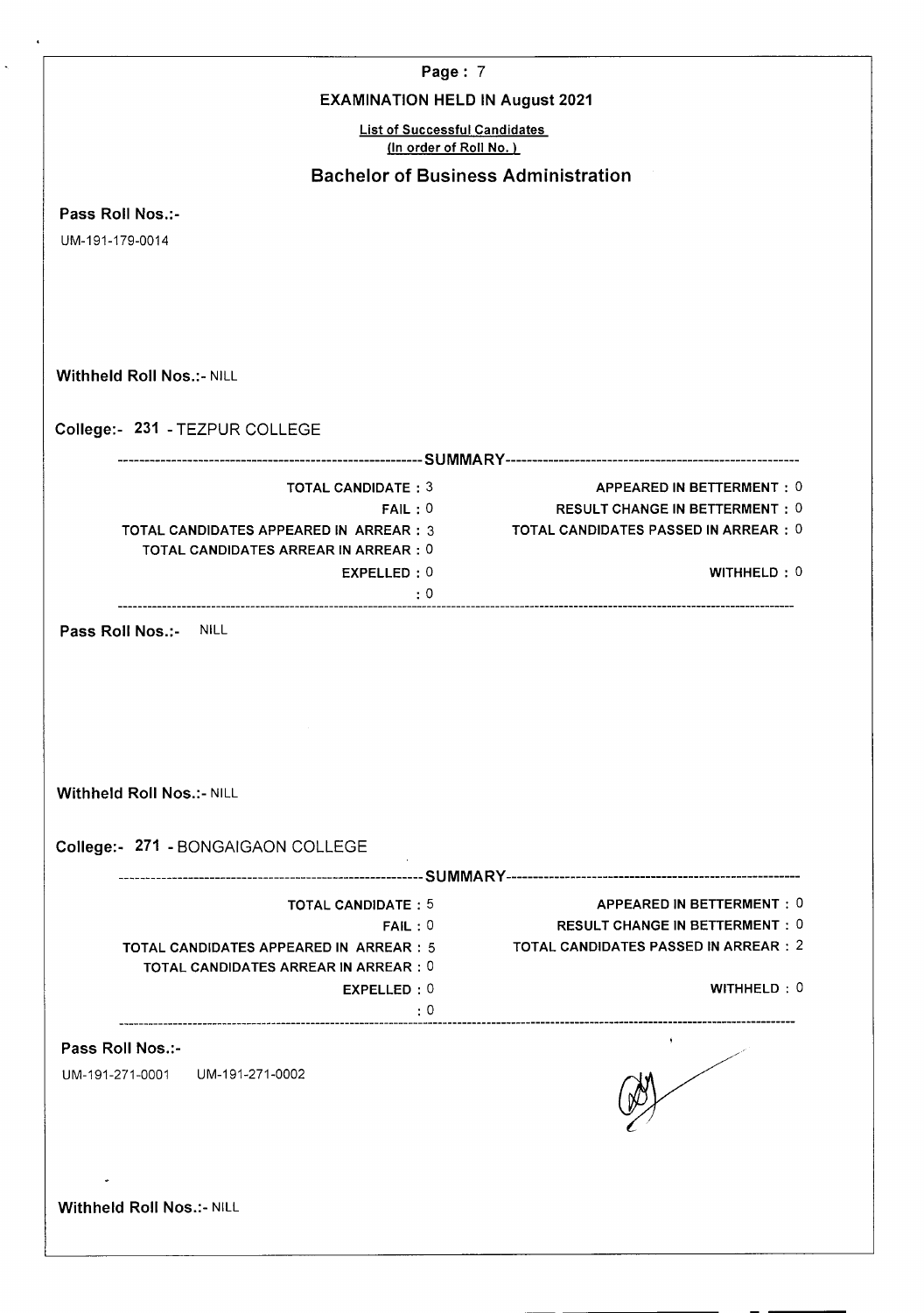| Page: 8                                                                                                                                              |                                                                                                                            |
|------------------------------------------------------------------------------------------------------------------------------------------------------|----------------------------------------------------------------------------------------------------------------------------|
| <b>EXAMINATION HELD IN August 2021</b>                                                                                                               |                                                                                                                            |
| <b>List of Successful Candidates</b><br>(In order of Roll No.)                                                                                       |                                                                                                                            |
| <b>Bachelor of Business Administration</b>                                                                                                           |                                                                                                                            |
| College:- 300 - KALIABOR COLLEGE                                                                                                                     |                                                                                                                            |
|                                                                                                                                                      |                                                                                                                            |
| <b>TOTAL CANDIDATE: 4</b><br>FAIL:0<br>TOTAL CANDIDATES APPEARED IN ARREAR : 4<br><b>TOTAL CANDIDATES ARREAR IN ARREAR : 0</b><br>EXPELLED: 0<br>: 0 | APPEARED IN BETTERMENT: 0<br><b>RESULT CHANGE IN BETTERMENT: 0</b><br>TOTAL CANDIDATES PASSED IN ARREAR : 2<br>WITHHELD: 0 |
| Pass Roll Nos.:-<br>UM-191-300-0002    UM-191-300-0004                                                                                               |                                                                                                                            |
| Withheld Roll Nos.:- NILL<br>College:- 364 - COMMERCE COLLEGE KOKRAJHAR                                                                              |                                                                                                                            |
|                                                                                                                                                      |                                                                                                                            |
| <b>TOTAL CANDIDATE: 2</b><br>FAIL:0<br>TOTAL CANDIDATES APPEARED IN ARREAR : 2<br>TOTAL CANDIDATES ARREAR IN ARREAR : 0<br>EXPELLED: 0<br>$\cdot$ 0  | APPEARED IN BETTERMENT: 0<br><b>RESULT CHANGE IN BETTERMENT: 0</b><br>TOTAL CANDIDATES PASSED IN ARREAR : 0<br>WITHHELD: 0 |
| Pass Roll Nos.:-<br><b>NILL</b>                                                                                                                      |                                                                                                                            |
| <b>Withheld Roll Nos.:- NILL</b>                                                                                                                     |                                                                                                                            |
| College:- 384 - BENGTAL COLLEGE                                                                                                                      |                                                                                                                            |
|                                                                                                                                                      |                                                                                                                            |
| <b>TOTAL CANDIDATE: 11</b><br>FAIL:0<br>TOTAL CANDIDATES APPEARED IN ARREAR : 11<br><b>TOTAL CANDIDATES ARREAR IN ARREAR : 0</b><br>EXPELLED: 0      | APPEARED IN BETTERMENT: 0<br><b>RESULT CHANGE IN BETTERMENT: 0</b><br>TOTAL CANDIDATES PASSED IN ARREAR : 8<br>WITHHELD: 0 |
| : 0                                                                                                                                                  |                                                                                                                            |